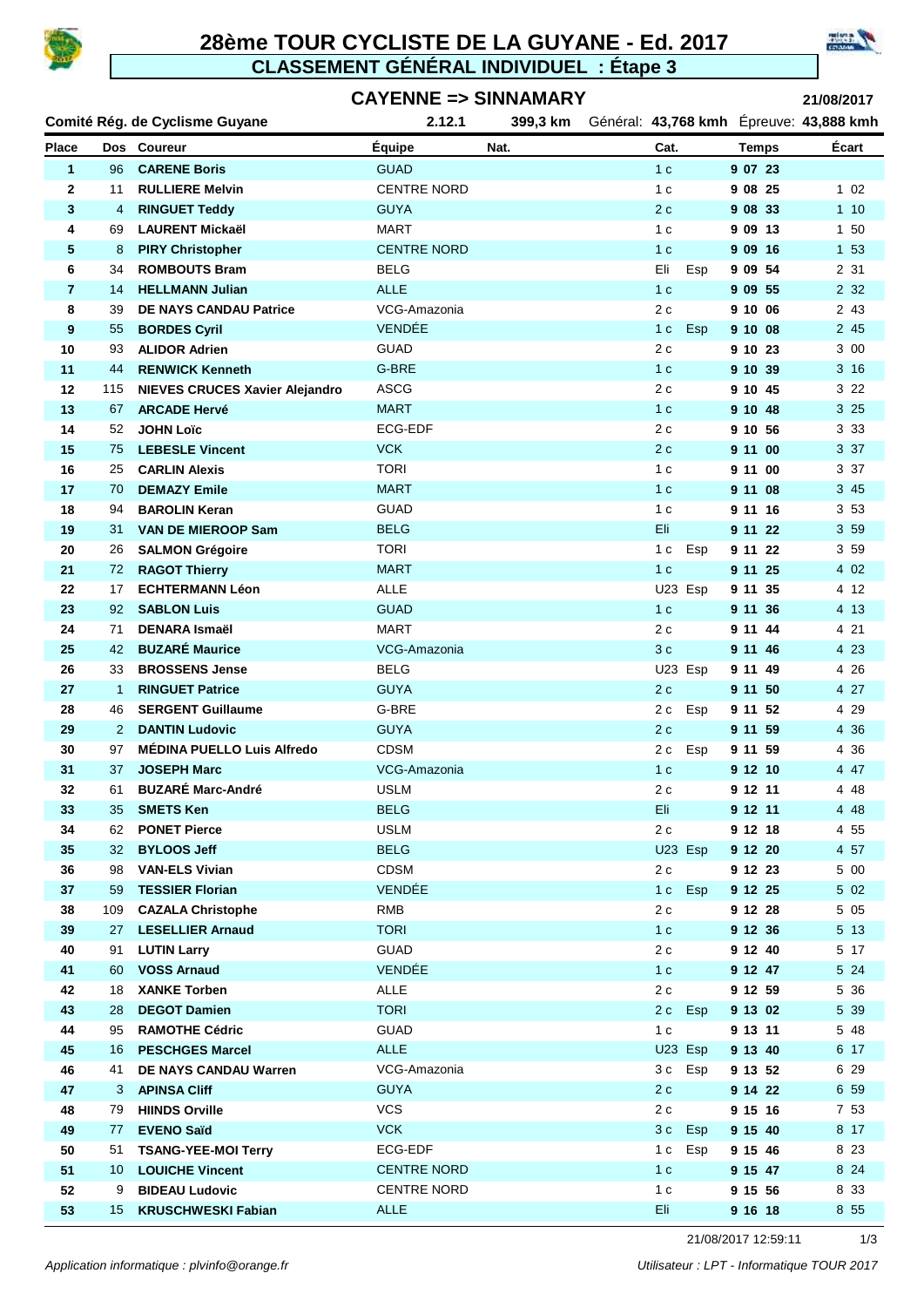

#### **CL. GÉNÉRAL INDIVIDUEL : Étape 3 (Suite) 28ème TOUR CYCLISTE DE LA GUYANE - Ed. 2017**





| Comité Rég. de Cyclisme Guyane<br>2.12.1 |                   |                                                       |                            |      |                   |                    |                |
|------------------------------------------|-------------------|-------------------------------------------------------|----------------------------|------|-------------------|--------------------|----------------|
| <b>Place</b>                             |                   | Dos Coureur                                           | Equipe                     | Nat. | Cat.              | <b>Temps</b>       | Écart          |
| 54                                       | 13                | <b>VOLMERG Frédérik</b>                               | <b>ALLE</b>                |      | 1 <sub>c</sub>    | 9 16 31            | 9 0 8          |
| 55                                       | 36                | <b>BERTELS Leander</b>                                | <b>BELG</b>                |      | Eli               | 9 16 33            | 9 10           |
| 56                                       | 117               | <b>LABA Nicolas</b>                                   | <b>ASCG</b>                |      | Esp<br>3 c        | 9 16 41            | 9 18           |
| 57                                       | 68                | <b>FLORIMOND Jean-Christohe</b>                       | <b>MART</b>                |      | 2c                | 9 16 50            | 9 27           |
| 58                                       | 47                | <b>DELIE Bram</b>                                     | G-BRE                      |      | Eli.              | 9 16 50            | 9 27           |
| 59                                       | 49                | <b>MÉRILLE Stéphane</b>                               | ECG-EDF                    |      | 2 c               | 9 17 05            | 9 4 2          |
| 60                                       | 43                | <b>SCHILS Dominic</b>                                 | G-BRE                      |      | Eli               | 9 17 05            | 9 4 2          |
| 61                                       | 7                 | <b>PIRY Sébastien</b>                                 | <b>CENTRE NORD</b>         |      | Esp<br>1 c        | 9 17 05            | 9 4 2          |
| 62                                       | 21                | <b>BUZARÉ Hermann</b>                                 | <b>SCM</b>                 |      | 3 c<br><b>Esp</b> | 9 17 11            | 948            |
| 63                                       | 50                | <b>STANIS Myron</b>                                   | ECG-EDF                    |      | 2 c<br>Esp        | 9 17 14            | 9 51           |
| 64                                       | 54                | <b>FÉGAN Ludrick</b>                                  | <b>ECG-EDF</b>             |      | 2c<br>Esp         | 9 17 18            | 9 5 5          |
| 65                                       | 73                | <b>CARISTAN Rémy</b>                                  | <b>VCK</b>                 |      | 2 c               | 9 17 28            | 10 05          |
| 66                                       | 53                | <b>THÉBYNE Ludwing</b>                                | <b>ECG-EDF</b>             |      | Esp<br>2 c        | 9 17 35            | 10 12          |
| 67                                       | 29                | <b>TERRY Kévin</b>                                    | <b>TORI</b>                |      | 2 c<br>Esp        | 9 17 37            | 10 14          |
| 68                                       | 101               | <b>MARTINEZ URENA J-Louis</b>                         | <b>CDSM</b>                |      | 2c                | 9 17 37            | 10 14          |
| 69                                       | 74                | <b>GOLITIN Kenric</b>                                 | <b>VCK</b>                 |      | 2 c<br>Esp        | 9 17 59            | 10 36          |
| 70                                       | 63                | <b>ZÉPHIRIN HENRI LÉO Jaïrre</b>                      | <b>USLM</b>                |      | 2c                | 9 18 00            | 10 37          |
| 71                                       | 65                | <b>LAVERSANNE Damien</b>                              | <b>USLM</b>                |      | 2c                | 9 18 00            | 10 37          |
| 72                                       | 87                | <b>PIERRAT Nathan</b>                                 | ECG-Nofrayane              |      | Esp<br>3 c        | 9 18 24            | 11 01          |
| 73                                       | 108               | <b>STEWENSON Steeve</b>                               | <b>VCG-UCAR</b>            |      | 2c                | 9 18 29            | 11 06          |
| 74                                       | 106               | <b>MATOS-MONTILLAS Yohandis</b>                       | <b>VCG-UCAR</b>            |      | 3c<br>Esp         | 9 19 46            | 12 23          |
| 75                                       | 6                 | SOUZA RODRIGUEZ Jonathan                              | <b>GUYA</b>                |      | 3c                | 9 26 15            | 18 52          |
| 76                                       | 30                | <b>CARLIN Grégory</b>                                 | <b>TORI</b>                |      | 2c                | 9 26 56            | 19 33          |
| 77                                       | 80                | <b>ANTHONY Mickaël</b>                                | <b>VCS</b>                 |      | 2c<br>Esp         | 9 27 04            | 19 41          |
| 78                                       | 38                | <b>LAVENETTE Christian</b>                            | VCG-Amazonia               |      | 2c                | 9 27 14            | 19 51          |
| 79                                       | 86                | <b>FRAUMAR Dane</b>                                   | ECG-Nofrayane              |      | 3 c<br>Esp        | 9 27 16            | 19 53          |
| 80                                       | 24                | <b>RIDARCH Olivier</b>                                | <b>SCM</b>                 |      | 3c                | 9 27 34            | 20 11          |
| 81                                       | 56                | <b>CHOLLET Nicolas</b>                                | VENDÉE                     |      | 1 <sub>c</sub>    | 9 27 35            | 20 12          |
| 82                                       | $12 \overline{ }$ | <b>ILONGO Dimitri</b>                                 | <b>CENTRE NORD</b>         |      | 1 <sub>c</sub>    | 9 27 58            | 20 35          |
| 83                                       | 116               | <b>VALIDE Geffrey</b>                                 | <b>ASCG</b>                |      | 2c                | 9 28 00            | 20 37          |
| 84                                       | 103               | <b>HORTH Stan</b>                                     | <b>VCG-UCAR</b>            |      | 3 c<br>Esp        | 9 28 01            | 20 38          |
| 85                                       | 76                | <b>CHAUVIN Simon</b>                                  | <b>VCK</b>                 |      | 3 с               | 9 28 01            | 20 38          |
| 86                                       | 99                | <b>DANTIN Lauyck</b>                                  | <b>CDSM</b>                |      | Esp<br>3c         | 9 28 06            | 20 43          |
| 87                                       | 111               | <b>CANVA Steven</b>                                   | RMB                        |      | 3 c               | 9 28 18            | 20 55          |
| 88                                       | 100               | <b>CHONG-WA Denis</b>                                 | <b>CDSM</b>                |      | 2c                | 9 28 25            | 21 02          |
| 89<br>90                                 | 66<br>5           | <b>PENA DE SOUZA Eloyck</b><br><b>GRINVILLE James</b> | <b>USLM</b><br><b>GUYA</b> |      | 2c<br>2 c         | 9 28 30<br>9 28 34 | 21 07<br>21 11 |
| 91                                       | 83                | <b>JACOB Anthony</b>                                  | <b>VCS</b>                 |      | 3c                | 9 28 41            | 21 18          |
| 92                                       | 57                | <b>MAUCOURT Jules</b>                                 | VENDÉE                     |      | Esp<br>2c         | 9 28 56            | 21 33          |
| 93                                       | 48                | <b>VANGHELUWE Seppe</b>                               | G-BRE                      |      | Eli<br>Esp        | 9 28 58            | 21 35          |
| 94                                       | 104               | <b>CHONG-PAN Yoann</b>                                | <b>VCG-UCAR</b>            |      | 3 c               | 9 29 03            | 21 40          |
| 95                                       | 89                | <b>RODRIGUEZ Ancy</b>                                 | ECG-Nofrayane              |      | 3 c               | 9 29 10            | 21 47          |
| 96                                       | 40                | <b>GRINVILLE Harrison</b>                             | VCG-Amazonia               |      | 3 c<br>Esp        | 9 29 17            | 21 54          |
| 97                                       | 110               | <b>COLIMOT Jean-Bernard</b>                           | <b>RMB</b>                 |      | 3 c               | 9 29 19            | 21 56          |
| 98                                       | 19                | <b>BARROS RAMOS Antonio Hudson</b>                    | <b>SCM</b>                 |      | 2c                | 9 29 45            | 22 22          |
| 99                                       | 20                | <b>BERNADOU Olivier</b>                               | SCM                        |      | 3c                | 9 29 50            | 22 27          |
| 100                                      | 45                | <b>SMITH Daniel</b>                                   | G-BRE                      |      | 2c                | 9 29 54            | 22 31          |
| 101                                      | 64                | <b>BUZARÉ Laurent</b>                                 | <b>USLM</b>                |      | 2c                | 9 29 55            | 22 32          |
| 102                                      | 23                | <b>KWADJANI Nicolas</b>                               | <b>SCM</b>                 |      | 3 c<br><b>Esp</b> | 9 30 07            | 22 44          |
| 103                                      | 22                | DA SILVA JUNIOR Raël                                  | <b>SCM</b>                 |      | 3c                | 9 30 17            | 22 54          |
| 104                                      | 58                | <b>MILOT Charlie</b>                                  | VENDÉE                     |      | 2 c               | 9 30 25            | 23 02          |
| 105                                      | 112               | <b>PACAUD Anthony</b>                                 | <b>RMB</b>                 |      | 3c                | 9 43 32            | 36 09          |
| 106                                      | 85                | <b>FARLOT Thierry</b>                                 | ECG-Nofrayane              |      | 3c                | 9 44 48            | 37 25          |

21/08/2017 12:59:11 2/3